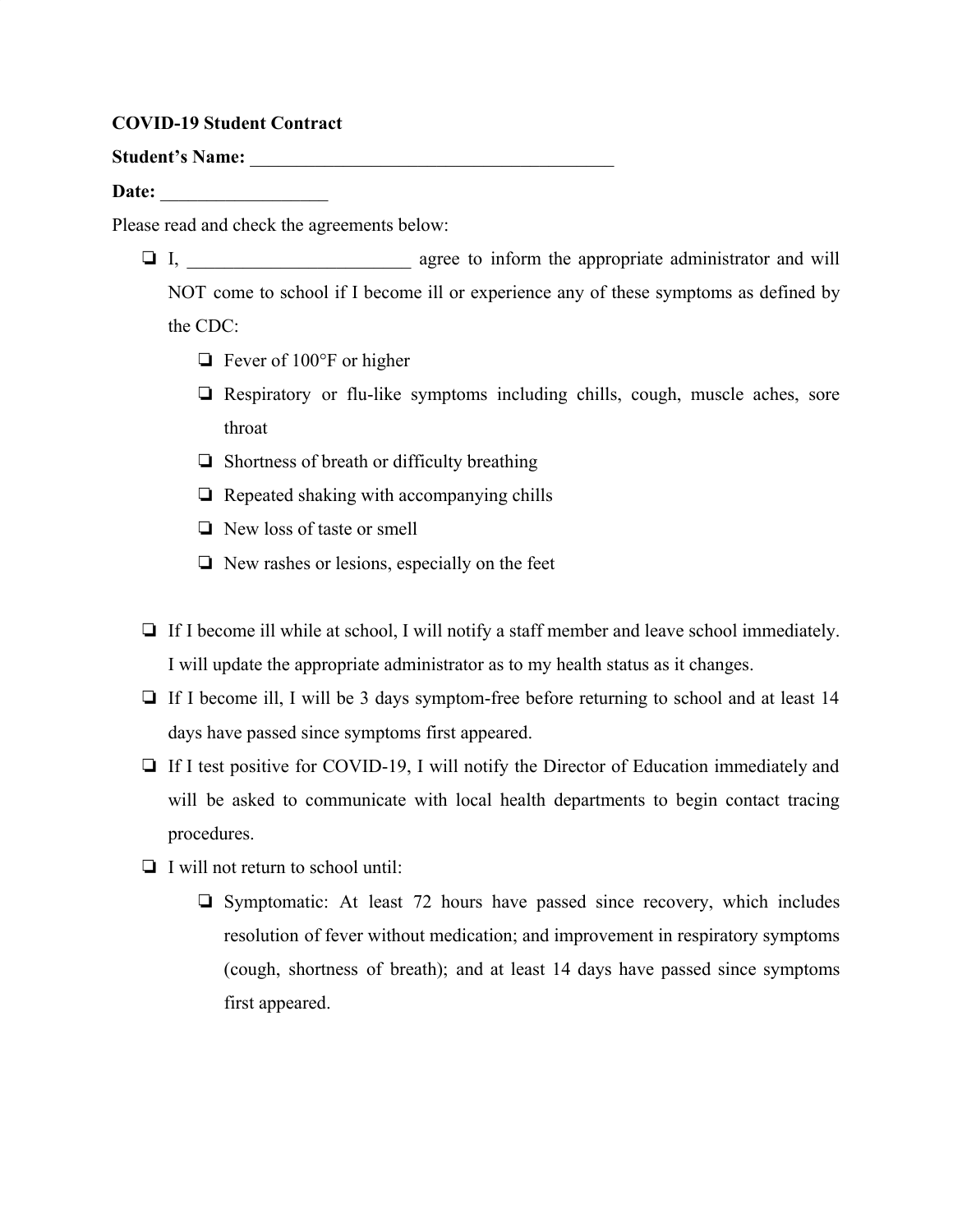- ❏ Asymptomatic: 14 days have passed since my positive test (assuming no symptoms have arisen since that test; if symptoms have arisen, follow symptomatic guidelines).
- ❏ If someone in my household tests positive for COVID-19, I will self-quarantine for 14 days and will work with my instructors for continuing my learning plan at home as applicable.
- ❏ I will honor social distancing guidelines and will wear a face covering as directed while at school.
- ❏ I agree to use whatever PPE is deemed necessary, as mandated by Federal and/or local authorities or requested by my service provider, in order to receive bodywork.
- ❏ I will practice good hand hygiene both at home and at school. I will honor all new COVID-19 related school protocols to reduce risk to my fellow students, instructors, and administrators.
- ❏ I will abide by all new student clinic and demonstration protocols to reduce risk to clinic clients, instructors, and fellow students.
- ❏ I understand that any of my diagnoses or health updates provided to the school will be handled in a confidential manner within the confines of local and state health department regulations for pandemic protocols.
- ❏ I affirm that neither myself, nor anyone I have had contact with, have traveled outside of the country.
- ❏ I will notify the Director of Education of travel plans to areas outside of my own considered to be "hotspots" for COVID-19.
- ❏ I affirm that neither myself, nor anyone I have had contact with, have been diagnosed with COVID-19 within the last 30 days